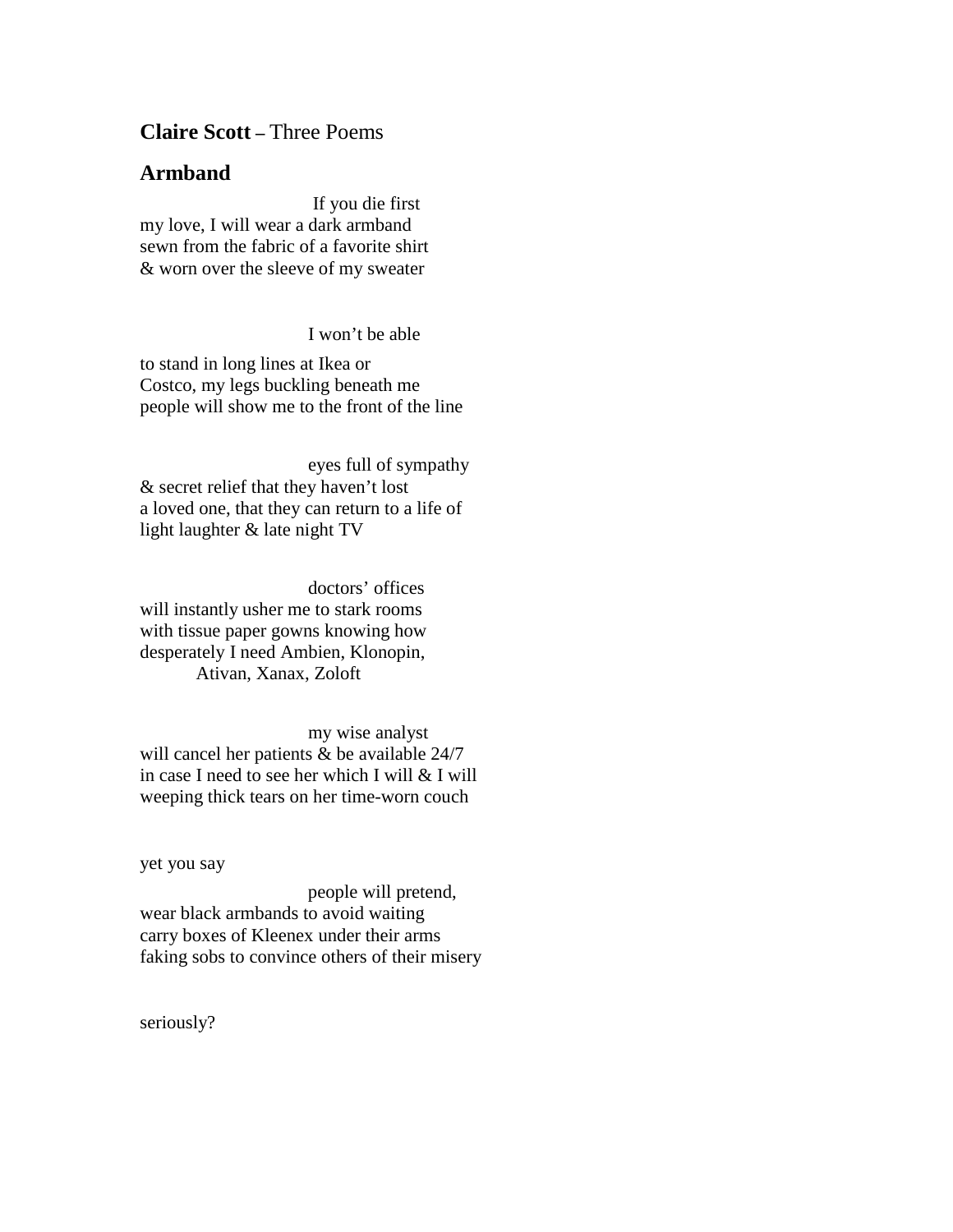why would anyone choose this world of untouched plates unwashed hair night-gowned walks through vacant rooms

#### orphaned silence

in half a bed

waking startled at dawn

remembering realizing there is yet another day to shuffle and shamble

 why would anyone choose this world simply to be first in line?

## **Barbeque Devil**

Those dreaded dinners on Thursday nights overcooked meatloaf, dry & desperate the devil leering from a bottle of BBQ sauce pointed tail, sharp beard, menacing horns but it was his pitchfork his three pronged pitchfork poking & pushing sinners into the pit of hell flames licking their feet

that terrified me each time I stole gum from Saul's corner store each time I said I had brushed my teeth or finished my homework each time I told on my sister so she would have to stand in the corner while I made faces at her back the image of Barbeque Satan

flashed through my head his pitchfork poised craving, coveting, convincing my hackles rose *what the hell are hackles?* my tongue tangled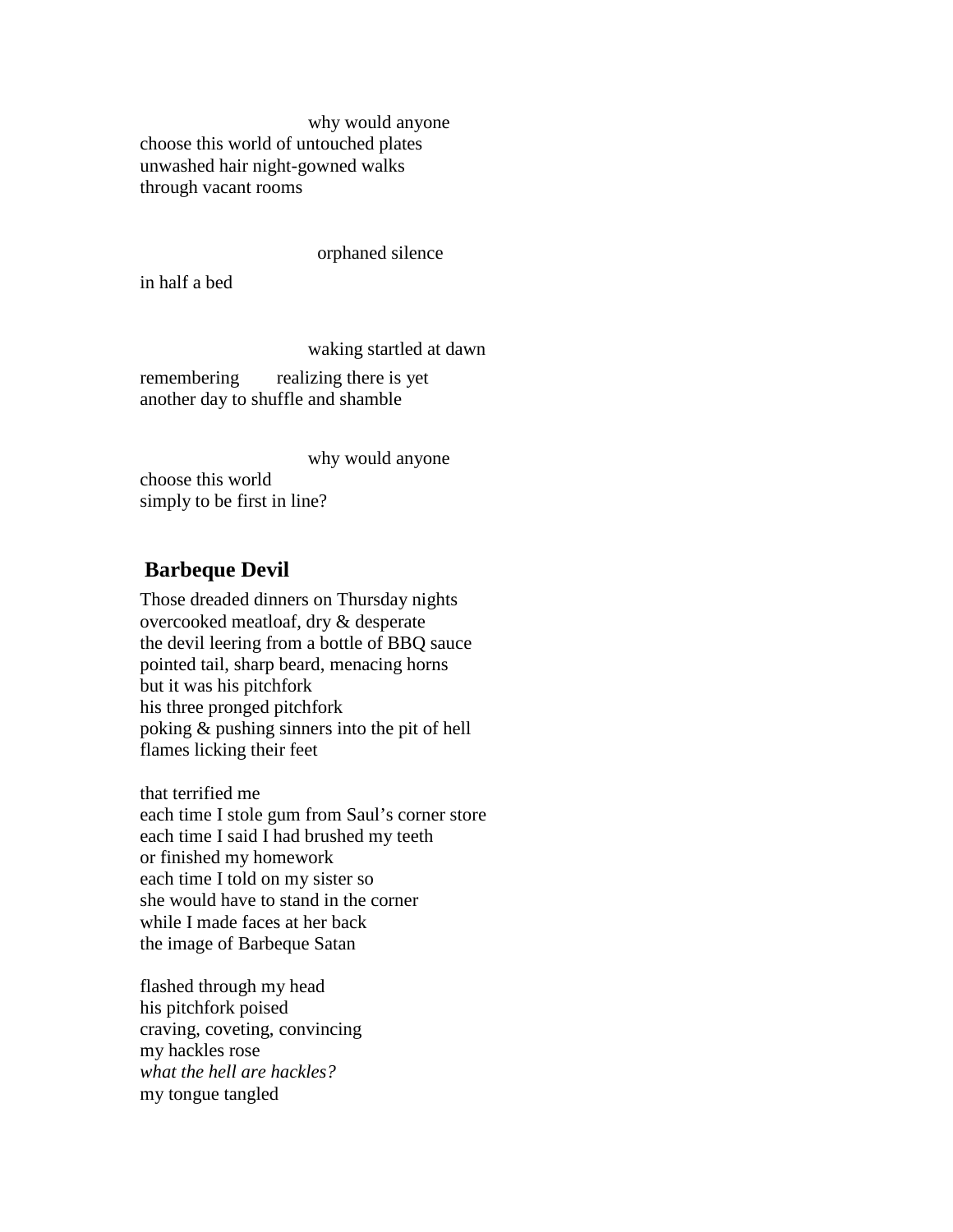my face flushed I slept with the lights on, not just my

Superman nightlight, I slept with the ceiling light on, the bedside lamp on, the bathroom light on, a flashlight by my side the windows closed even in July my room sweltering over ninety degrees each night I vowed to never steal or lie or tattle but the gum was always there the next day along with impossible math problems

ridiculous lists of presidents to memorize & a sister who called me a mealy-mouthed monkey today I eat meatloaf with catsup my sister & I chatter on & on for hours I no longer steal gum & barely lie but I still sleep with the windows shut & I still sleep with the lights on

*alright*

# **Minor Embellishments**

Can memories be embellished, elaborated painted pink, doused in fantasy, dipped in inspiration can we put down the yardstick of true/not true

valid/not valid, happened/never happened and simply change what didn't work what caused pain, precluded possibilities

adding a few i's, crossing out a few t's substituting a word or two or perhaps an entire chapter

does it matter?

as for me, I'm nostalgic for moments in others' lives

for a past not exactly mine a Fulbright to London to study Monetary Economics

(I who can barely add and panic on planes) a trek up Kilimanjaro, reaching the summit as the sun glints off blue-white glaciers